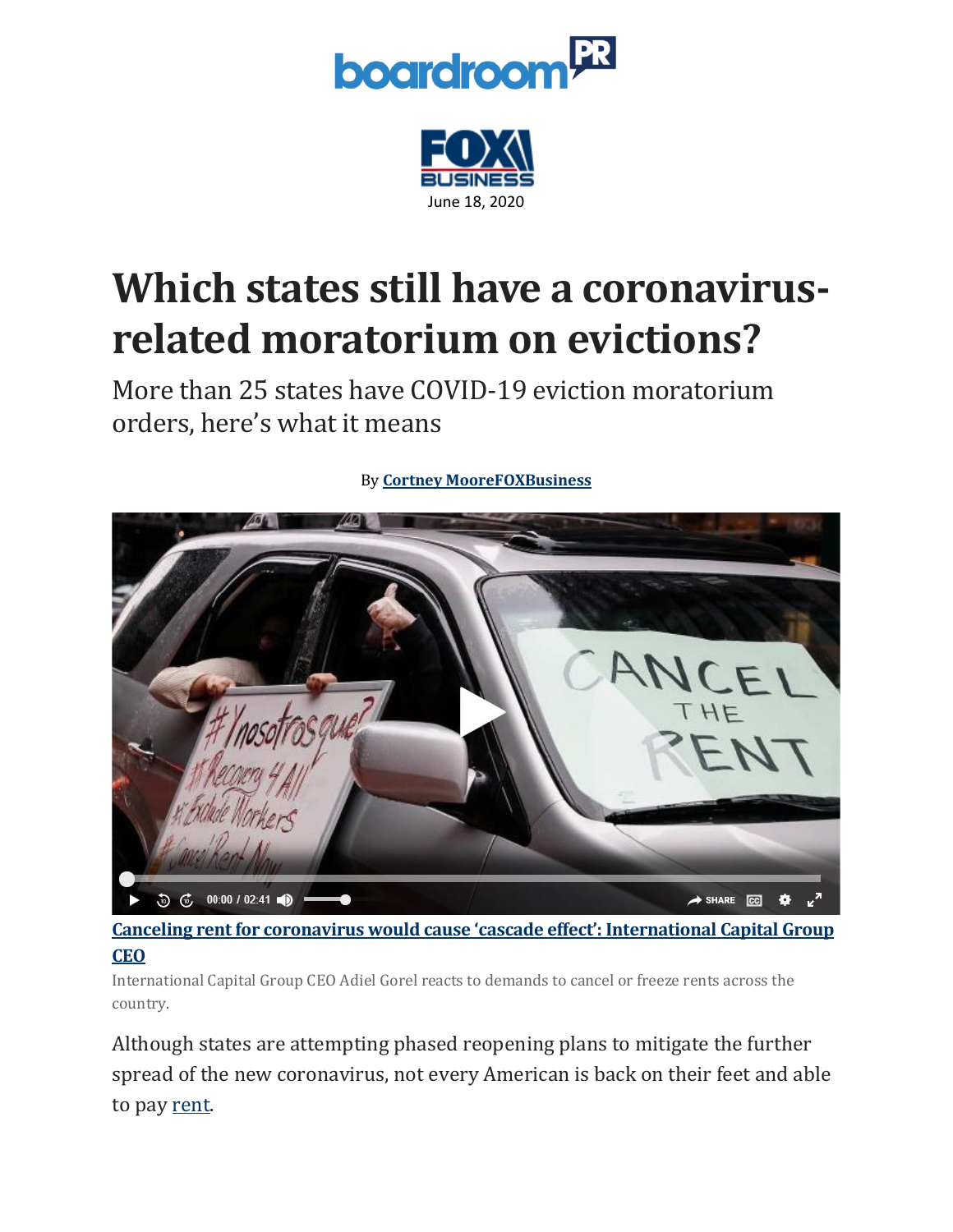

This fact is why more than 25 states have placed a [moratorium](https://www.foxbusiness.com/foxbusiness.com/tag/legal) on evictions to protect tenants during the economic standstill caused by the [coronavirus](https://www.foxbusiness.com/foxbusiness.com/tag/coronavirus) [pandemic.](https://www.foxbusiness.com/foxbusiness.com/tag/coronavirus) Here is a breakdown of what a moratorium is and how it works in addition to why some parties are in favor of pausing evictions and the states that still have moratoriums in place.

#### **RENT [EVICTION](https://www.foxbusiness.com/money/rent-eviction-bans-expire-some-states-housing-crisis) BANS BEGIN TO EXPIRE IN SOME STATES, FUELING HOUSING CRISIS [CONCERNS](https://www.foxbusiness.com/money/rent-eviction-bans-expire-some-states-housing-crisis)**

#### **What is a moratorium?**



**Yellow facial mask laying on top of the eviction note**

"A moratorium is some temporary order or law that is passed that prevents people from exercising certain rights they are normally entitled to," said Catherine Hildreth, a real estate partner at the law firm Fox [Rothschild](https://www.foxrothschild.com/) LLP. "For example, an eviction moratorium prevents a landlord from exercising its right to evict a tenant when the tenant doesn't pay."

**TENANTS BEHIND ON RENT IN PANDEMIC FACE [HARASSMENT,](https://www.foxbusiness.com/money/tenants-behind-on-rent-in-pandemic-face-harassment-eviction) EVICTION**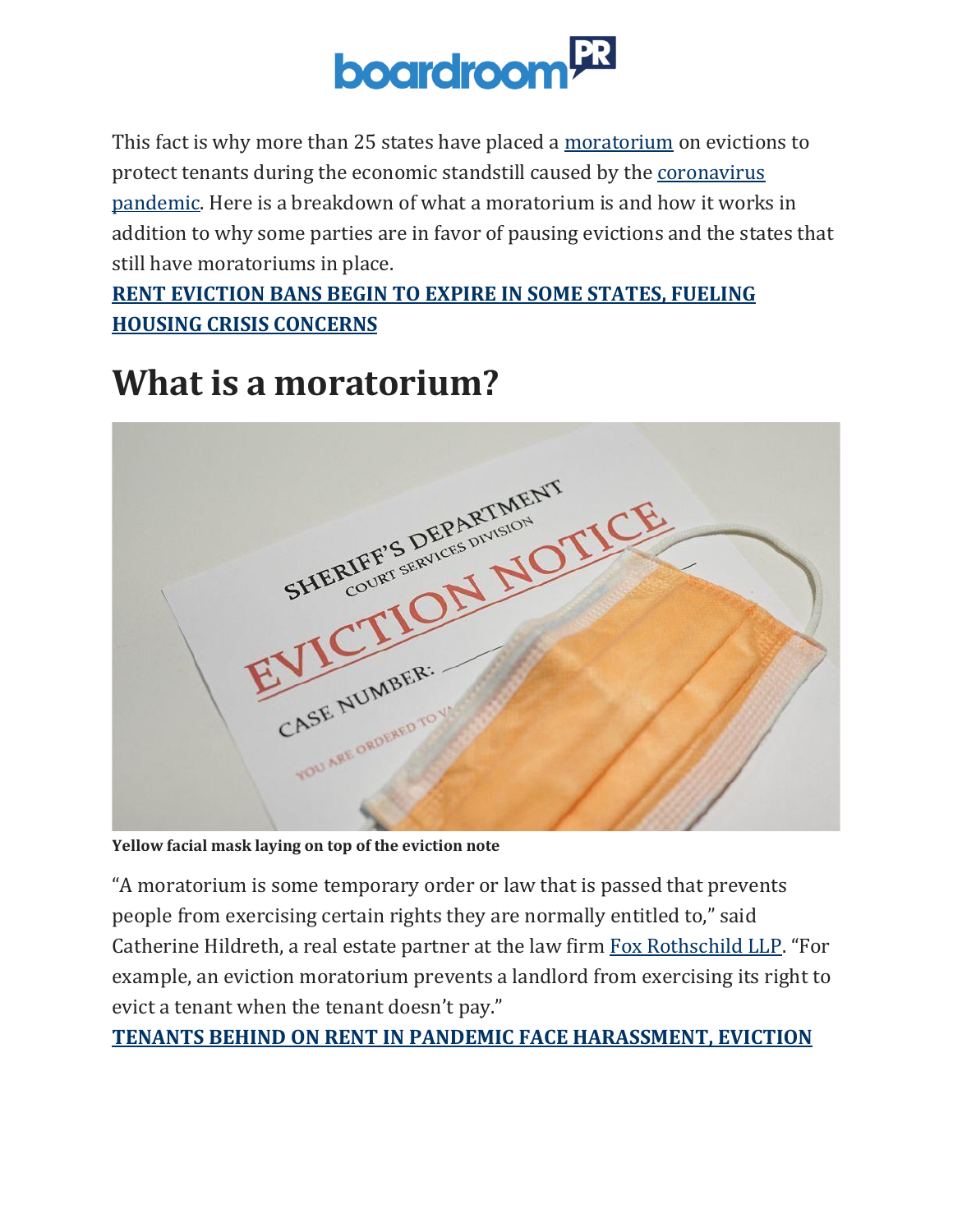

She added that a moratorium can be issued by a governor, legislative body, city council, judge or a board of county commissioners. Other branches of government have the ability to grant a moratorium as well.

### **Why would someone want a moratorium on evictions?**



**Sad evicted family worried relocating house. Moving house concept. Real people. copy space**

"When a significant economic event occurs such as the closure of most businesses due to the COVID-19 pandemic, the result is a rapid increase in unemployment and, consequently, a rapid increase in both residential and commercial tenants that are unable to pay rent," Joseph Hernandez, a partner and chair at real estate group Weiss Serota Helfman Cole & [Bierman](https://www.wsh-law.com/), said. "In such an event, moratoriums on certain activities can be beneficial."

#### **FHFA EXTENDS MORATORIUM ON EVICTIONS, [FORECLOSURES](https://www.foxbusiness.com/real-estate/fhfa-extends-moratorium-evictions-foreclosures) FOR SECOND [TIME](https://www.foxbusiness.com/real-estate/fhfa-extends-moratorium-evictions-foreclosures)**

A moratorium on evictions encourages landlords to address issues with tenants directly and find a non-judicial solution, Hernandez added. It also prevents a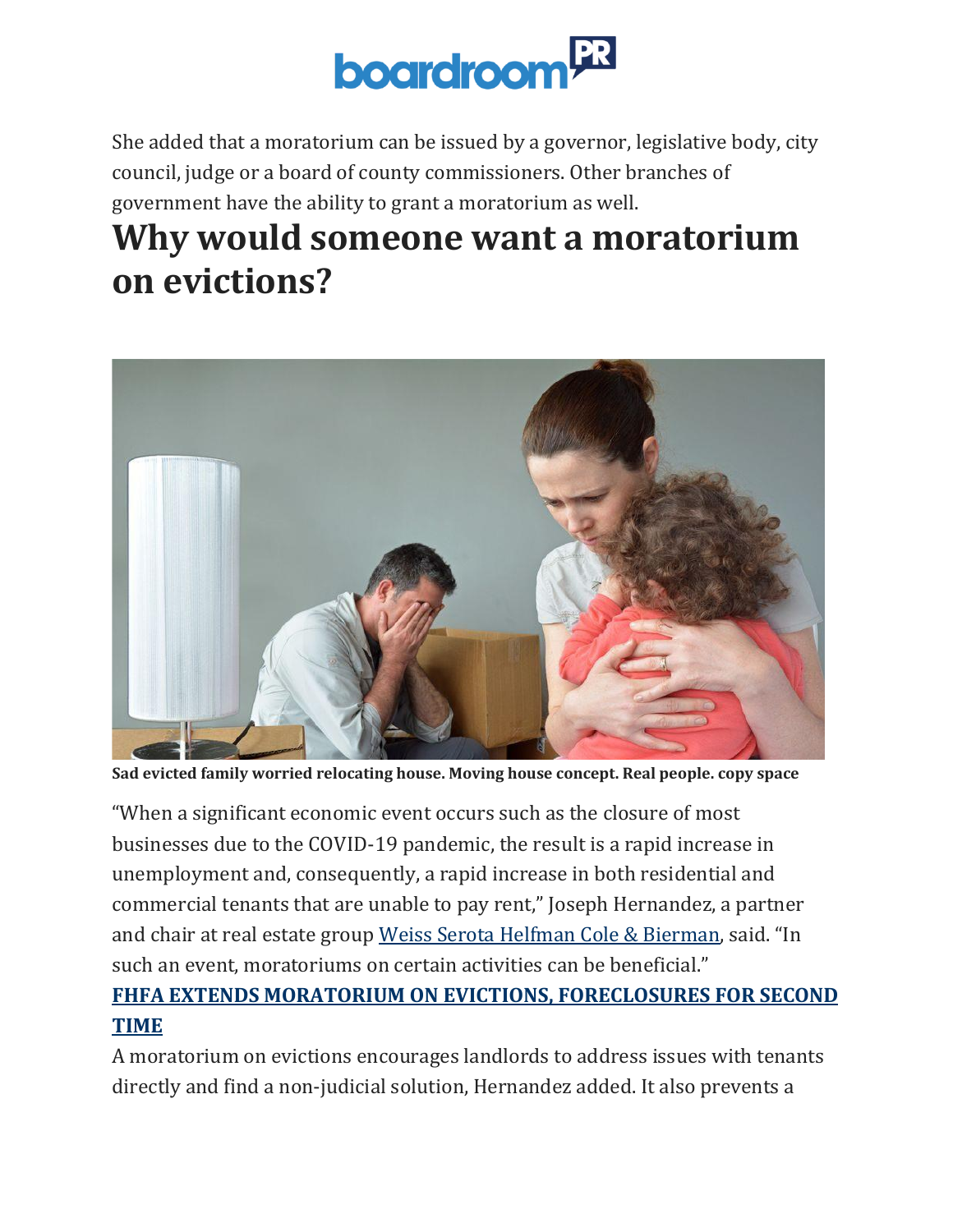

backlog of eviction cases, which could potentially cause "greater economic damage" if there was no moratorium in place because evictions can be a lengthy process that takes away from landlords and tenants.

## **Which states still have a moratorium on evictions due to COVID-19?**



**Woman looking worried holding paperwork at home. She is reading a financial bill or a letter with bad news. She looks very stressed and upset. There is a laptop computer on the table**

The following states still have a coronavirus-related moratorium on evictions with the exception of Colorado and Georgia, which only have moratoriums in each state capital.

**[Alaska:](https://www.akleg.gov/basis/Bill/Text/31?Hsid=SB0241E)** Moratorium on evictions set to expire June 30. **[Arizona:](https://azgovernor.gov/governor/news/2020/03/governor-ducey-issues-order-delaying-evictions-renters-impacted-covid-19)** Moratorium on evictions set to expire July 22. **\*Colorado:** Moratorium on evictions expired on May 30 but [Denver's](https://www.denvergov.org/content/denvergov/en/mayors-office/newsroom/2020/city-and-county-of-denver-covid-19-response-update.html) [mayor](https://www.denvergov.org/content/denvergov/en/mayors-office/newsroom/2020/city-and-county-of-denver-covid-19-response-update.html) issued a hold on evictions.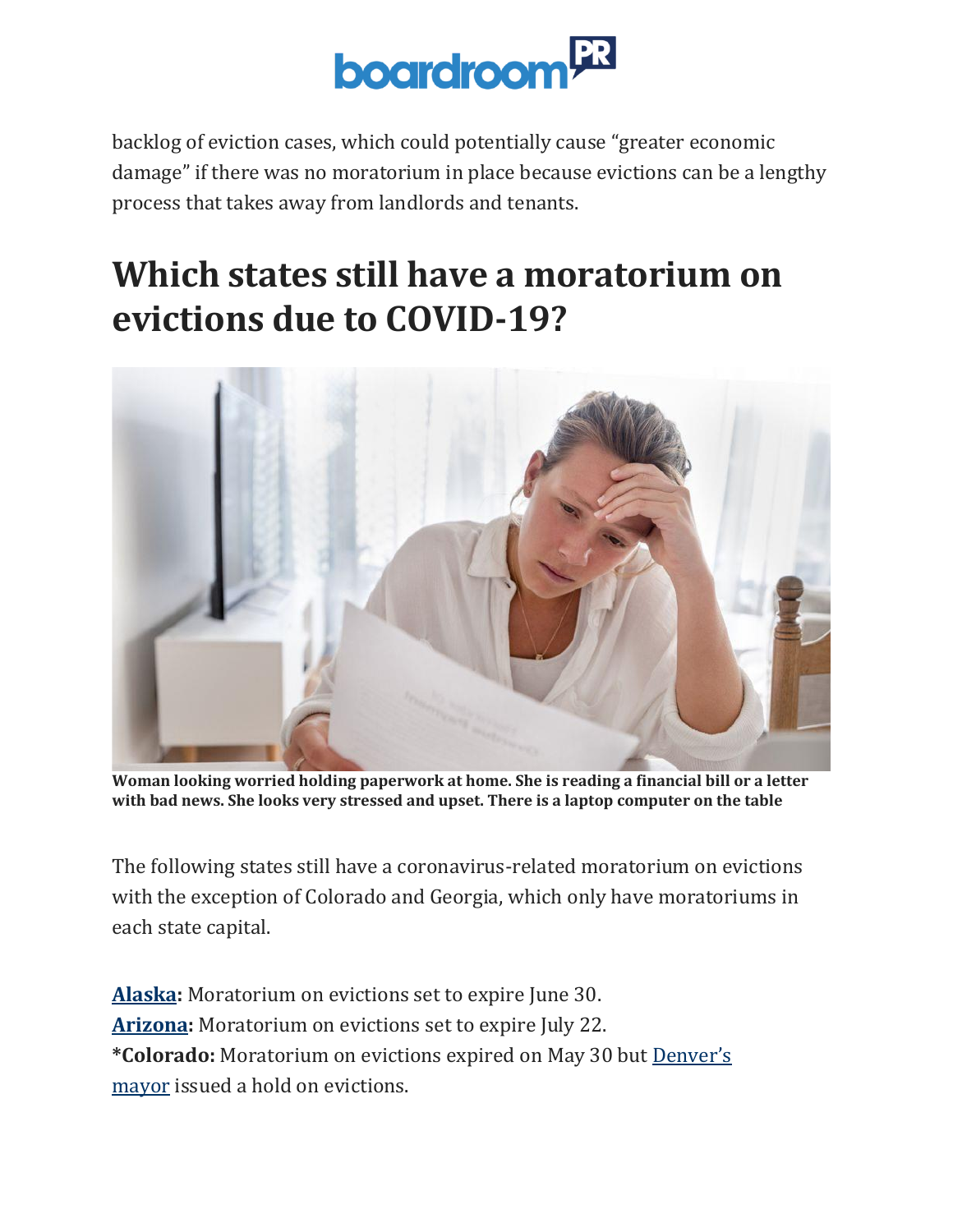# **boardroom**

**[Connecticut:](https://portal.ct.gov/-/media/Office-of-the-Governor/Executive-Orders/Lamont-Executive-Orders/Executive-Order-No-7X.pdf?la=en)** Moratorium on evictions set to expire July 1.

**[Delaware:](https://governor.delaware.gov/wp-content/uploads/sites/24/2020/03/Sixth-Modification-to-State-of-Emergency-03242020.pdf)** Moratorium on evictions during the COVID-19 state of emergency.

**[Florida:](https://www.flgov.com/wp-content/uploads/orders/2020/EO_20-137.pdf)** Moratorium on evictions set to expire July 1.

**\*Georgia:** There is not a statewide moratorium on evictions but [Atlanta](https://www.atlantaga.gov/Home/ShowDocument?id=45476) has a limited hold on evictions.

**[Hawaii:](https://governor.hawaii.gov/wp-content/uploads/2020/05/2005088-ATG_Eighth-Supplementary-Proclamation-for-COVID-19-distribution-signed.pdf)** Moratorium on evictions set to expire June 30.

**[Illinois:](https://www2.illinois.gov/Pages/Executive-Orders/ExecutiveOrder2020-39.aspx)** Moratorium on evictions set to expire July 27.

**[Indiana:](https://www.in.gov/gov/files/Executive%20Order%2020-28%20(Reopen%20Stage3).pdf)** Moratorium on evictions set to expire July 1.

**[Kanas:](https://governor.kansas.gov/wp-content/uploads/2020/03/EO-20-10-Executed.pdf)** Moratorium on evictions during the COVID-19 state of emergency.

**[Kentucky:](https://governor.ky.gov/attachments/20200306_Executive-Order_2020-215.pdf)** Moratorium on evictions during the COVID-19 state of emergency.

**[Maine:](https://www.maine.gov/governor/mills/sites/maine.gov.governor.mills/files/inline-files/An%20Order%20Regarding%20Unlawful%20Evictions%2C%20Writs%20of%20Possession%2C%20and%20Initiation%20of%20Eviction%20Proceedings_0.pdf)** Moratorium on evictions 30 days after the termination of the COVID-19 state of emergency.

**[Maryland:](https://governor.maryland.gov/wp-content/uploads/2020/03/Executive-Order-Temp-Evictions-Prohibiting.pdf)** Moratorium on evictions during the COVID-19 state of emergency. **READ MORE ON FOX [BUSINESS](https://www.foxbusiness.com/) BY CLICKING HERE**

**[Massachusetts:](https://malegislature.gov/Bills/191/S2621)** Moratorium on evictions during the COVID-19 state of emergency.

**[Minnesota:](https://mn.gov/governor/assets/EO%2020-14%20Filed_tcm1055-424508.pdf)** Moratorium on evictions during the COVID-19 state of emergency. **[Missouri:](https://www.courts.mo.gov/page.jsp?id=156095)** Discretionary moratorium on evictions issued by courts started on May 16. Suspended jury trials are set to expire in [Jackson](https://www.16thcircuit.org/Data/Sites/1/media/public-legal-notices/admin-order-2020-079-continued-cancellation-of-jury-trials-through-7-5-20.pdf) County on July 5. **[Montana:](https://covid19.mt.gov/Portals/223/Documents/Phase%20Two%20Directive%20with%20Appendices.pdf?ver=2020-05-19-145442-350)** Moratorium on evictions for vulnerable parties who have sought COVID-19 assistance.

**[Nevada:](https://nvhealthresponse.nv.gov/wp-content/uploads/2020/03/Directive-008-Guidance-Release-Directive-Final.pdf)** Moratorium on evictions during the COVID-19 state of emergency. **New [Hampshire:](https://www.governor.nh.gov/sites/g/files/ehbemt336/files/documents/emergency-order-4.pdf)** Moratorium on evictions during the COVID-19 state of emergency.

**New [Jersey:](https://nj.gov/infobank/eo/056murphy/pdf/EO-106.pdf)** Moratorium on evictions during the COVID-19 state of emergency. **New [Mexico:](https://www.nmcourts.gov/covid-19.aspx)** Moratorium on evictions for residents who provide evidence they cannot make payments due to COVID-19.

**New [York:](https://www.governor.ny.gov/sites/governor.ny.gov/files/atoms/files/EO202.28.pdf)** Moratorium on evictions set to expire Aug. 20.

**North [Carolina:](https://files.nc.gov/governor/documents/files/EO142-Temp-Prohibitions-on-Evictions-and-Extending-Prohibition-on-Utility-Shut-Offs.pdf)** Moratorium on evictions set to expire June 20.

**[Oregon:](https://www.oregon.gov/gov/Documents/executive_orders/eo_20-13.pdf)** Moratorium on evictions set to expire June 30.

**[Pennsylvania:](https://www.governor.pa.gov/wp-content/uploads/2020/05/20200507-TWW-dispossession-of-property-order.pdf)** Moratorium on evictions set to expire July 10.

**[Vermont:](https://governor.vermont.gov/sites/scott/files/documents/Amended%20and%20Restated%20Executive%20Order%20No.%2001-20.pdf)** Moratorium on evictions during the COVID-19 state of emergency.